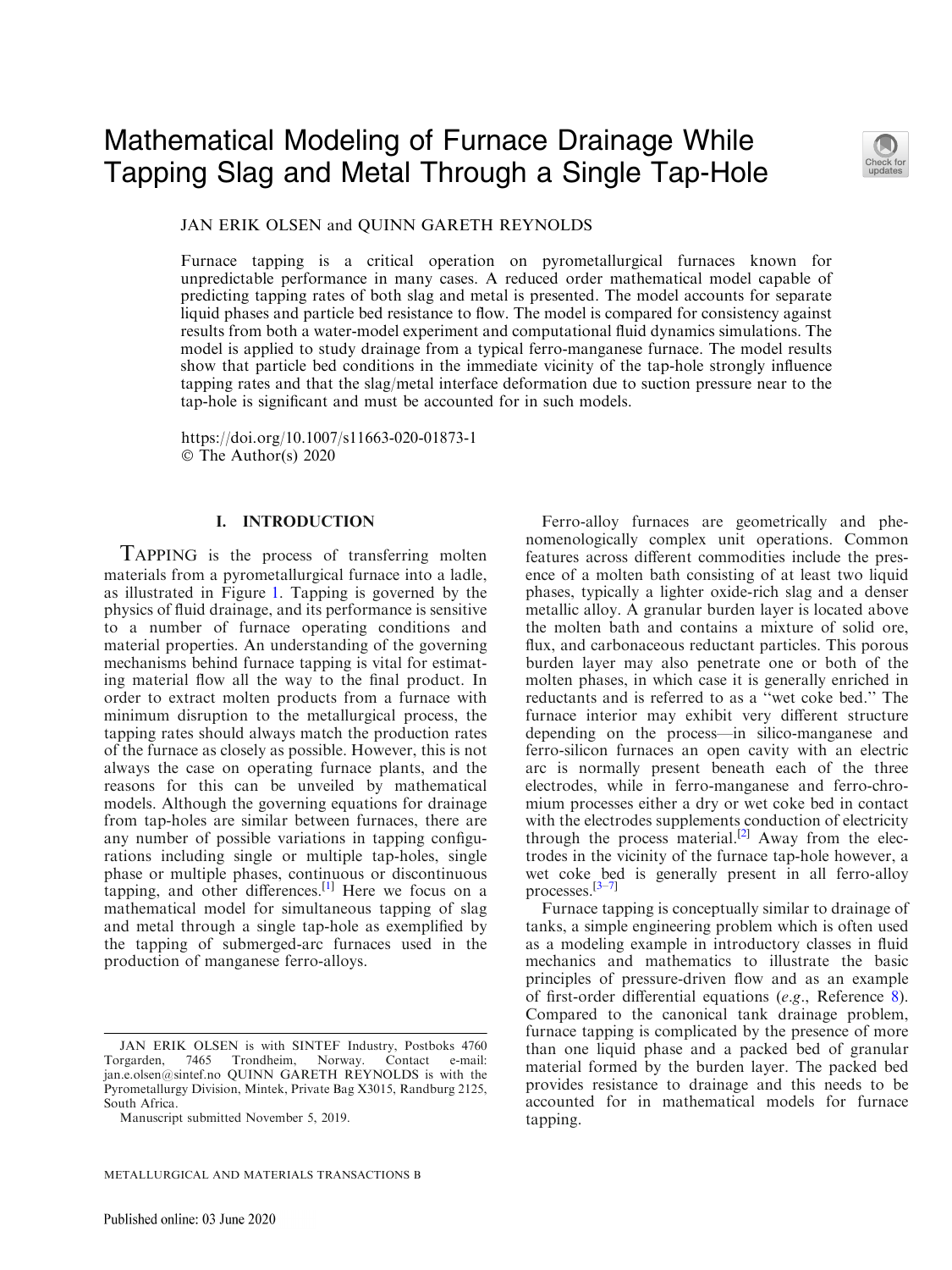<span id="page-1-0"></span>

Fig. 1—Illustration of tapping process.

Drainage models for single liquid systems without a packed bed apply Bernoulli's principle of conservation of mechanical energy. This gives an analytical solution for the drainage rate as a function of liquid level, which produces the hydrostatic pressure that is the driving force of the drainage. This concept is also applicable to furnace tapping, and has been explored for blast furnaces. Nouchi et  $al^{[9]}$  $al^{[9]}$  $al^{[9]}$  derived a model based on Bernoulli's principle and demonstrated the importance of a coke free (i.e., particle free) zone close to the tap-hole. In their model, the presence of two liquid phases in the tapping stream was accounted for by a mixture model, in which averaged material properties are calculated based on the quantities of slag and metal present. This allows a total tapping flowrate for the mixture to be estimated using the standard equations for single phase flow. The same model was applied by Iida et  $\overline{al}$ .<sup>[\[10\]](#page-9-0)</sup> to study a low permeability zone in the furnace hearth. Shao and Saxen<sup>[[11](#page-9-0)]</sup> derived a two-fluid drainage model for blast furnaces where the slag and metal were treated as separate immiscible phases. Their model allowed for the independent computation of tapping rates for each phase. The model concept for blast furnaces has also been adapted to submerged-arc furnaces for production of manganese alloys; an example of this is shown in Muller et  $al$ <sup>[\[12\]](#page-9-0)</sup> Their work was based on the mixture model concept of Iida et  $al$ <sup>[\[10\]](#page-9-0)</sup>In all of the mentioned work on drainage models, the Kozeny–Carman equation, $[13,14]$  $[13,14]$  which is applicable to laminar flow only, is applied to model the pressure loss due to the particle bed.

Here we apply the two-fluid approach with separated  $phases<sup>[11]</sup>$  $phases<sup>[11]</sup>$  $phases<sup>[11]</sup>$  to submerged-arc furnaces and tapping of ferro-manganese. The model is enhanced by introducing a correlation for the pressure drop in the particle bed accounting for turbulence, and including the effect of deformation of the slag/metal and slag/gas interphases toward the tap-hole. Note that such modeling capabilities (and the ability to study more complex furnace

conditions) are already available through computational fluid dynamics (CFD). Although such detailed models can offer great insight into tapping behavior, they are computationally expensive and often prohibitively time-consuming to run. With a simplified reduced order model of the furnace and tap-hole based on Bernoulli's principle, large numbers of tapping calculations can be performed rapidly for use in broader process parameterization and sensitivity studies. The reduced order model then becomes a pragmatic alternative to computational methods for cases in which computational speed is more important than high levels of detail or accuracy.

### II. MODEL DEVELOPMENT

Furnace tapping of slag and metal is described geometrically by the height of the slag–metal interface  $h_{\rm m}$ , slag–gas interface  $h_{\rm s}$  and the tap-hole centerline  $h_{\rm t}$ , relative to the bottom of the furnace. The diameter of the tap-hole is given by  $d_t$ . Due to the creation of a low-pressure suction region at the tapping channel entrance, the fluid interfaces may deform toward the tap-hole (this effect is also observed when draining a kitchen sink, for example). In a furnace with multiple liquid phases present, the deformation of the interfaces is an important effect required to account for the fact that tapping of the upper liquid can start even though the average level of the interface is still above the tap-hole. Thus, the interface level at the tap-hole entrance differs from that at the furnace center. The deformed interface level is given by  $h_{\text{out}}$ . Figure [2](#page-2-0) illustrates different stages of tapping with different interface deformations.

In the metal phase, Bernoulli's principle for a streamline from the metal surface (i.e., slag/metal interface) to the tap-hole outlet yields

$$
P_{\rm m} - \Delta P_{\rm pb,m} - \Delta P_t + \rho_{\rm m} g h_{\rm m} + \frac{1}{2} \rho_{\rm m} v_{\rm m}^2
$$
  
=  $P_{\rm out} + \rho_{\rm m} g h_{\rm t} + \frac{1}{2} (1 + K_{\rm L}) \rho_{\rm m} v_{\rm out,m}^2,$  [1]

where  $P_{\text{m}}$  is the pressure on the metal surface,  $\Delta P_{\text{pb,m}}$ is the pressure drop due to particle bed friction,  $\Delta P_t$  is the pressure drop due to frictional losses in the taphole,  $P_{\text{out}}$  is the pressure at the outlet of the tap-hole  $(P_{\text{out}} = 0)$ ,  $v_m$  is the velocity at the metal surface  $(v_m \approx 0)$ ,  $v_{\text{out,m}}$  is the tap-hole outlet velocity of metal, and  $\rho_m$  is the metal density. We have also introduced a head loss factor  $K<sub>L</sub>$  to account for friction losses in the flow converging into the tap-hole (typical value of 0.5 for a sharp transition<sup>[[15](#page-9-0)]</sup>). Thus, we have

$$
P_{\rm m} - \Delta P_{\rm pb,m} - \Delta P_t + \rho_{\rm m} g (h_{\rm m} - h_t)
$$
  
= 
$$
\frac{1}{2} (1 + K_{\rm L}) \rho_{\rm m} v_{\rm out,m}^2.
$$
 [2]

This expression must be solved to obtain the outlet velocity  $v_{\text{out,m}}$  as a function of the other parameters.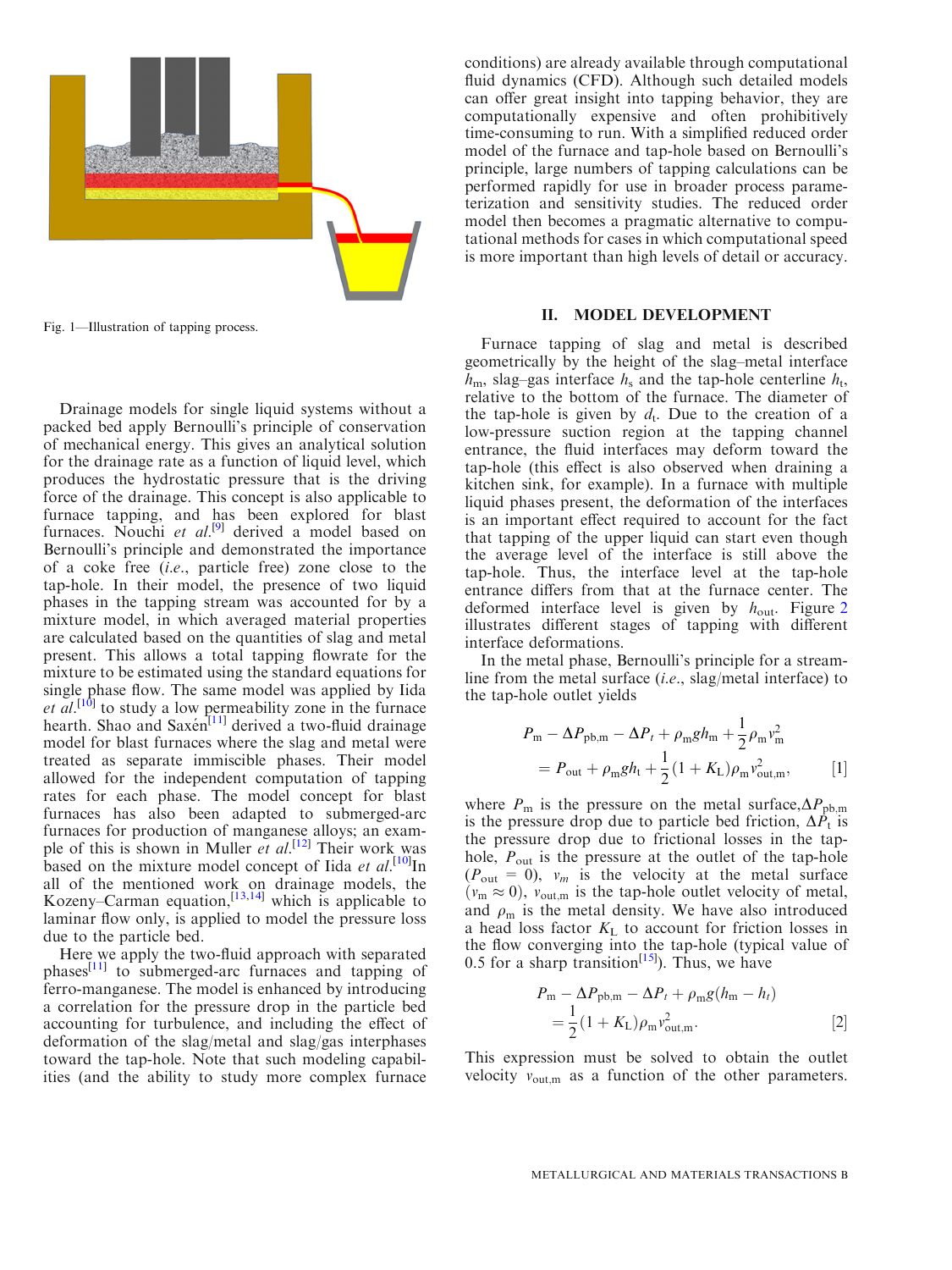<span id="page-2-0"></span>

Fig. 2—Two-phase tapping of furnace with high liquid levels  $(a)$ , medium levels  $(b)$ , and low levels  $(c)$ .



Fig. 3—Flow field and particle bed configuration close to tap-hole—full bed at right  $(a)$ , bed with bridging cavity at left  $(b)$ .



Fig. 4—Tapped water as function of time from experimental observations and model predictions with different particle porosity (a) and pressure drop correlations (b).

However, since the pressure drop due to the particle bed and the tap-hole friction are both functions of the outlet velocity, this is not straightforward. The pressure drop through the tap-hole is given by the Darcy–Weisbach expression<sup>[\[15\]](#page-9-0)</sup>

$$
\Delta P_{\rm t} = f \frac{L_{\rm t}}{2 \mathrm{d} r_{\rm t}} \frac{L_{\rm t}}{d_{\rm t}} \frac{\rho v_{\rm out}^2}{2}.
$$
 [3]

METALLURGICAL AND MATERIALS TRANSACTIONS B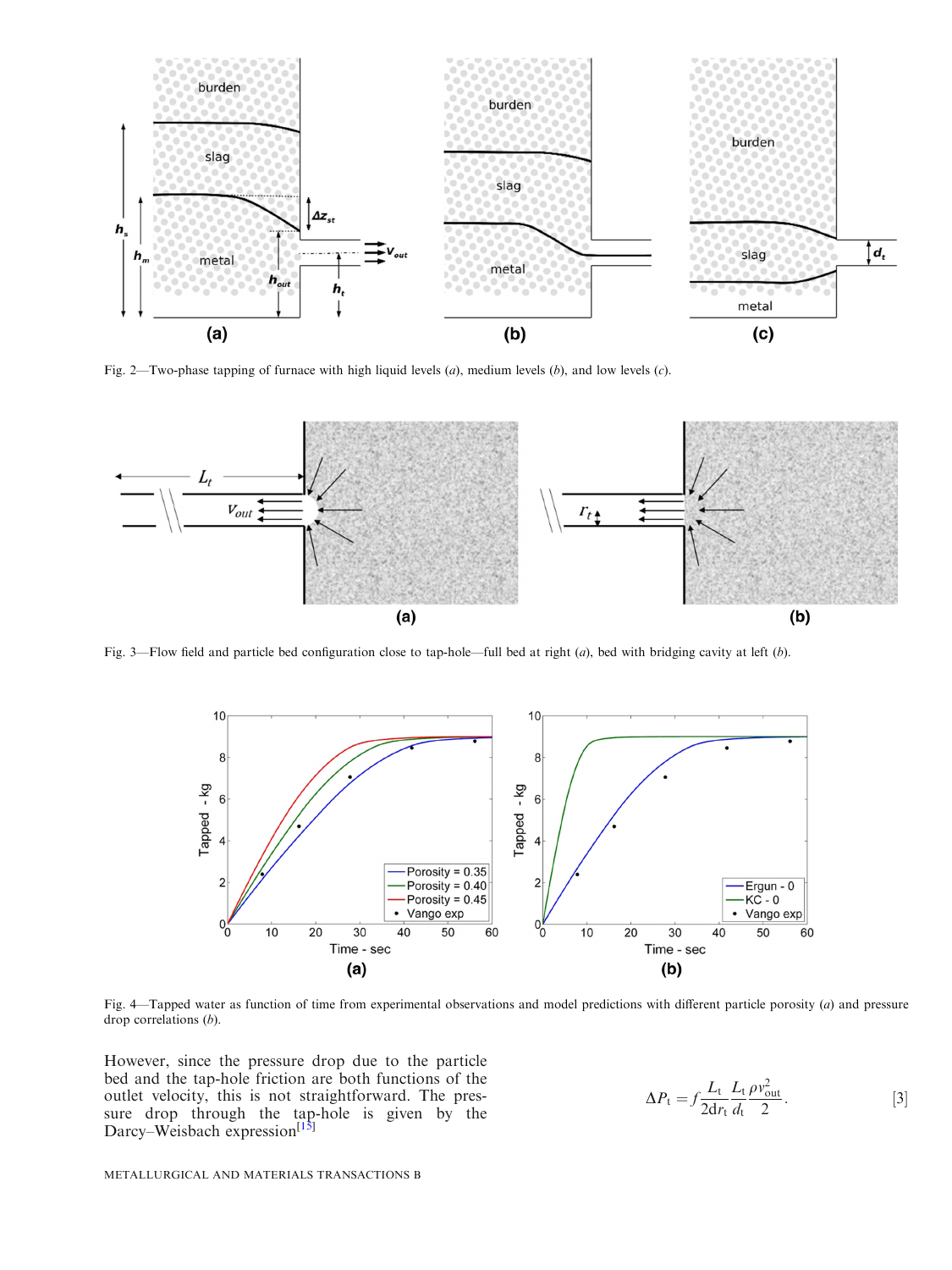<span id="page-3-0"></span>Here,  $L_t$  is the length of the tap-hole,  $r_t$  is the radius of the tap-hole, and  $\rho$  and  $v_{\text{out}}$  are the mixture density and velocity in the tap-hole as defined in the mixture-principle applied by Muller *et al.*<sup>[\[12\]](#page-9-0)</sup> The friction factor, f, depends on the Reynolds number of the flow in the tap-hole. $[16,17]$  $[16,17]$ 

The pressure drop due to the particle bed is a function of the local flow velocity through the bed, bed porosity, particle size, and fluid properties. This is often expressed by the Kozeny–Carman equation<sup>[[13,14\]](#page-9-0)</sup> which is valid for laminar flow only or the Ergun equation $^{[18]}$  $^{[18]}$  $^{[18]}$  which covers both laminar and turbulent regimes. These equations need to be integrated over an expected flow path with an expected velocity field. The geometry of the particle bed will affect this integration; for example, particle assemblies under pressure from fluid drag tend to stabilize themselves in certain configurations where effects such as *bridging* are common.<sup>[[19](#page-9-0)]</sup> This may result in the formation of an approximately hemispherical cavity adjacent to the tap-hole entrance. It is important to note that bridging may also be complicated by solidified slag and other deposits in the vicinity of the tap-hole causing other stabilizing mechanisms, but these will not be considered here. To check the significance of this effect, two configurations are analyzed as illustrated in Figure [2.](#page-2-0) Expressions for the pressure drop in each case are shown in Eq. [4] (a full derivation is given in Appendix A).

Equation (1) The equation is

\n
$$
r = 0 \quad \frac{150\mu_{\rm m}}{\Phi^2 d_p^2} \frac{(1 - \varepsilon)^2}{\varepsilon^3} v_{\text{out,m}} r_t + \frac{1.75\rho_m (1 - \varepsilon)}{3\Phi d_p} v_{\text{out,m}}^2 r_t
$$
\nEquation (1) The equation is

\n
$$
r = r_t \quad \frac{150\mu_{\rm m}}{2\Phi^2 d_p^2} \frac{(1 - \varepsilon)^2}{\varepsilon^3} v_{\text{out,m}} r_t + \frac{1.75\rho_m (1 - \varepsilon)}{12\Phi d_p} \frac{v_{\text{out,m}} r_t}{\varepsilon^3} v_{\text{out,m}}^2 r_t
$$
\n
$$
K - C \text{ from } r = 0 \quad \frac{180\mu_{\rm m}}{\Phi^2 d_p^2} \frac{(1 - \varepsilon)^2}{\varepsilon^3} v_{\text{out,m}} r_t
$$
\n
$$
K - C \text{ from } r = r_t \quad \frac{180\mu_{\rm m}}{2\Phi^2 d_p^2} \frac{(1 - \varepsilon)^2}{\varepsilon^3} v_{\text{out,m}} r_t
$$

Here,  $\mu$ <sub>m</sub> is the fluid viscosity,  $\varepsilon$  is the particle bed porosity,  $d_p$  is the particle diameter,  $\Phi$  is the particle sphericity, and as before  $r_t$  is tap-hole radius. Note that all properties are assumed to be constant along the integration path. This is a simplification which could be explored in future work. We see that a particle bed configuration originating at a sphere one tap-hole radius inside the furnace has less than half of the pressure drop compared to a particle bed extending all the way to the tap-hole.

These expressions can be generalized to

$$
\Delta P_{\text{pb,m}} = A_{\Delta P} v_{\text{out,m}} + B_{\Delta P} v_{\text{out,m}}^2 \tag{5}
$$

which can be inserted in Eq. [\[2](#page-1-0)] and rearranged to give

$$
P_{\rm m} - \Delta P_{\rm t} - A_{\Delta P} v_{\rm out,m} - B_{\Delta P} v_{\rm out,m}^2 + \rho_{\rm m} g \Delta h_{\rm m}
$$
  
=  $\frac{1}{2} (1 + K_L) \rho_{\rm m} v_{\rm out,m}^2$ . [6]

When solving for the outlet velocity of metal, we get a quadratic equation with the following solution:

$$
v_{\text{out,m}} = \frac{\sqrt{A_{\Delta P}^2 + 2((1 + K_{\text{L}})\rho_{\text{m}} + 2B_{\Delta P})(P_{\text{m}} - \Delta P_{\text{t}} + \rho_{\text{m}}g\Delta h_{\text{m}})} - A_{\Delta P}}{(1 + K_{\text{L}})\rho_{\text{m}} + 2B_{\Delta P}}
$$
\n[7]

where

$$
\Delta h_{\rm m} = h_{\rm m} - h_{\rm t}.\tag{8}
$$

If the pressure on the metal surface is sufficiently large, it is possible for metal to be tapped even if the metal level is lower than the lowest level of the tap-hole. The pressure on the metal surface is given by the weight of the slag layer, a furnace pressure  $(e.g., from gas pro$ duction), and potentially the weight of the particle bed if this floats on the metal surface

$$
P_{\rm m} = P_{\rm fur} + P_{\rm pb} + \rho_{\rm s}g(h_{\rm s} - h_{\rm m}), \tag{9}
$$

where  $P_{\text{fur}}$  is the furnace pressure and  $P_{\text{pb}}$  is the pressure from the weight of the particle bed. The tapping rate is then given by

$$
\dot{m}_{\text{out,m}} = \rho_{\text{m}} v_{\text{out,m}} A_{\text{out,m}}, \qquad [10]
$$

where  $A_{\text{out,m}}$  is the cross-sectional area of the tap-hole covered by metal. Note that as metal is drained the volume loss of metal in the furnace and consequently reduction in metal level needs to correct for the presence of the particle bed

$$
\dot{h}_{\rm m} = \frac{\dot{m}_{\rm out,m}}{\rho_{\rm m}\varepsilon A_{\rm f}}.\tag{11}
$$

Here,  $\varepsilon$  is the particle bed porosity and  $A_f$  is the base area of the furnace.

A similar set of equations applies to the slag phase. Note that the driving force at the slag surface does not have any contribution from a liquid phase on top of itself

$$
P_s = P_{\text{fur}}.\tag{12}
$$

In order for tapping to occur,  $v_{\text{out,m}} > 0$  and/or  $v_{\text{out,s}}$  > 0. In addition, the slag–metal interface needs to be positioned such that the phases actually cover parts or all of the tap-hole. The position of the interface at the tap-hole is given by a *suction deformation*,  $\Delta z_{st}$ , on the interface

$$
h_{\rm m} - h_{\rm out} = \Delta z_{\rm st}.
$$
 [13]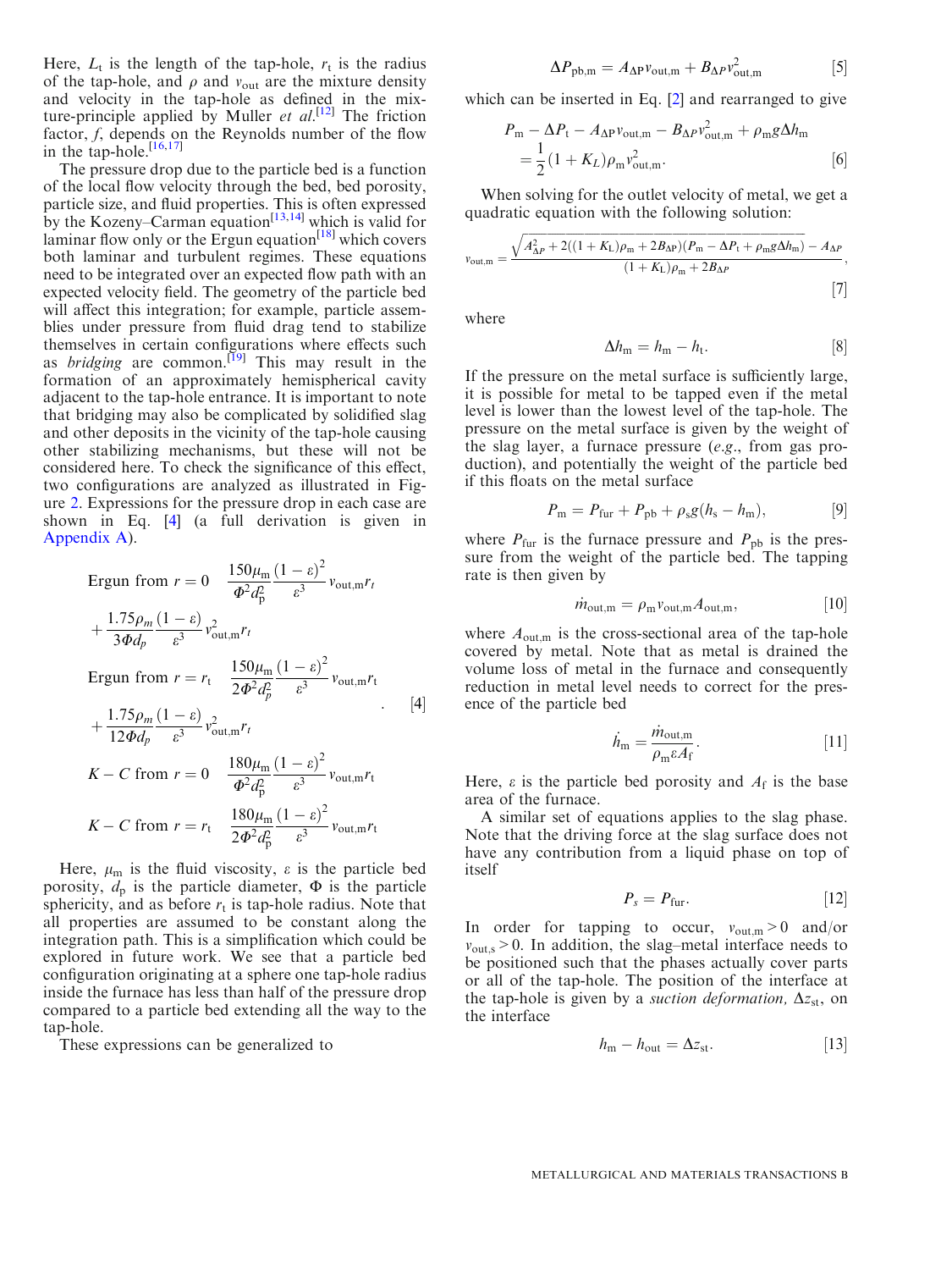The derivation of an expression for the suction deformation is given in Appendix B where it is also shown that accounting for this effect is significant. By not including this effect, calculations can give erroneous predictions of the time at which metal and slag starts or stops tapping.

Equations [[1\]](#page-1-0) through [\[13](#page-3-0)] define a reduced order model for furnace drainage during tapping. Bernoulli's principle describes the flow along a streamline which in principle is a 0D description, as opposed to CFD models of tapping which are typically implemented in two or three spatial dimensions.

## A. Model Validation

Validation demonstrates how consistent a mathematical or numerical model is when compared to reality in the form of experimental or industrial data. Drainage experiments with multiphase liquids or particle beds are somewhat uncommon; an example is available in Vångö et al.,<sup>[\[20\]](#page-9-0)</sup> who performed tests using water and wood chip particles. The experiment was performed in a 400-mm-tall vessel with a footprint of  $330 \times 150$  mm and a water level of 300 mm. Spherical wood chips were used as the granular material for the packed bed. After the wood chips were saturated with water, they achieved an equivalent radius of 6.5 mm and density of 850 kg/ m<sup>3</sup>. The authors do not specify the height to which the vessel was filled with particles, but this was estimated using the total mass of water used (9 kg) and assuming a particle bed porosity between 0.35 and 0.45 which should cover possible packing range for uniformly sized particles.

Comparison between model and experiments were performed with various porosity and correlations for the particle bed pressure drop. Model parameters are equivalent to those in the experiments as given by Vango et  $al$ <sup>[[20](#page-9-0)]</sup> No cavity was accounted for in the particle bed close to the tap-hole as this experiment was rigged without a cavity. The comparison is seen in Figure [4](#page-2-0)—the left figure shows results with the Ergun equation and a range of particle bed porosities typical for random spherical packing.<sup>[\[21\]](#page-9-0)</sup> There is reasonable consistency between model results and experimental data in this case. The right-hand figure shows model results for a porosity of 0.35 and particle resistance given by both the Ergun equation and the Kozeny–Carman equation. The comparison with the experimental data clearly shows that the Ergun equation is a much more accurate representation of particle bed flow resistance. This can be explained by a brief analysis of the flow regime in the particle bed. If we calculate a Reynolds number based on the particle size and the outlet velocity, we obtain a value which represents the flow regime in the region very close to the tap-hole entrance. This Reynolds number is higher than that representing the flow in the interior of the vessel further away from the tap-hole. Since most of the pressure drop is created in the converging flow close to the tap-hole,

the Reynolds number in this region is the appropriate parameter to use in assessing the nature of the flow. This number exceeds 3000 at the beginning of the tap, indicating that the flow is not laminar, and the Kozeny–Carman equation is not valid.

## III. MODEL RESULTS AND DISCUSSION

The reduced order model was used to study the effect of several parameters on the tapping behavior in an example furnace case, as described in Table [I.](#page-5-0)

## A. Model Sensitivity to Particle Bed Pressure Drop Expression

The choice of particle bed representation providing a pressure drop through the particle bed during furnace tapping is an important model input. The current model includes four choices for estimating the pressure drop over the particle bed (Eq. [\[4](#page-3-0)]). The effect of the different choices is shown in Figure [5](#page-5-0), based on the tapping scenario defined by Table [I.](#page-5-0) We see that the choice of representation of the particle bed flow resistance significantly affects the results. The Kozeny–Carman equation gives a lower particle bed resistance and hence higher tapping rates. The quadratic term in the Ergun equation becomes significant in this case since the flow accelerates to appreciable velocities as the liquids are squeezed through the tap-hole. With the above definition of the Reynolds number, we have Reynolds numbers for the metal flow in the range of 20,000 to 40,000 and for slag 200 to 700. This indicates that the flow regime is likely to be turbulent, as metal tapping rates are higher than slag tapping rates. These effects are difficult to capture with the mixture models used by previous authors in which the effective liquid viscosity always contains a contribution from the slag, which is far more viscous than the metal. The mixture model therefore tends to overpredict fluid viscosity, and in turn underpredicts turbulence. For models treating slag and metal as separate phases, turbulence in the flow through the porous bed near to the tap-hole entrance is a significant effect, and the Ergun equation should be applied.

There are also significant differences in the results depending on how the particles are arranged close to the tap-hole. This sensitivity is due to the converging and accelerating flow in this region, with the result that much of the bed pressure drop happens here. Although it is not straightforward to assess which configuration is most representative of reality, the main lesson is that tapping rates are sensitive to particle bed configurations in the region where the flow is converging into the tap-hole; more experimental and theoretical study is strongly recommended.

In all following sections, the Ergun equation with no bridging cavity has been selected as the flow physics model.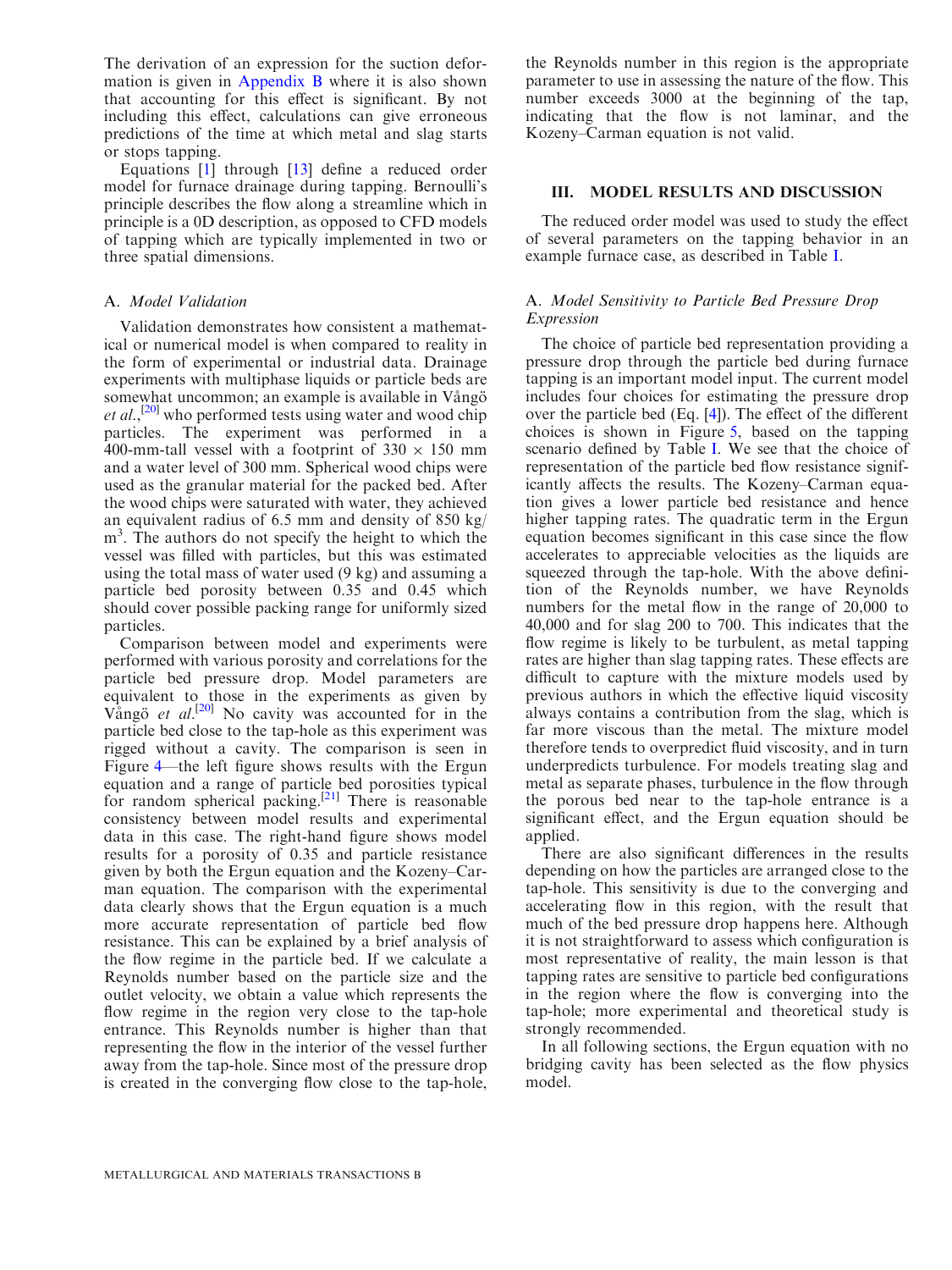<span id="page-5-0"></span>

| $0.3 \text{ m}$  | metal density, $(\rho_m)$         | 6100 kg/m <sup>3</sup> |
|------------------|-----------------------------------|------------------------|
| 0.6 <sub>m</sub> | metal viscosity $(\mu_m)$         | $0.005$ Pa s           |
| $0.2 \text{ m}$  | slag density $(\rho_m)$           | 3000 kg/m <sup>3</sup> |
| $0.1 \text{ m}$  | slag viscosity $(\mu_{s})$        | $0.1$ Pa s             |
| $1.0 \text{ m}$  | entrance head loss factor $(K_L)$ | $0.5^{\circ}$          |
| $8.0 \text{ m}$  | tap-hole friction factor $(f)$    | 0.05                   |
| $0.0$ Pa         |                                   |                        |
| $0.0$ Pa         |                                   |                        |
| $0.4^{\circ}$    |                                   |                        |
| $0.02 \text{ m}$ |                                   |                        |
|                  |                                   |                        |
|                  |                                   |                        |

![](_page_5_Figure_2.jpeg)

Fig. 5—Evolution of tapping rate (*a*) and liquid levels (*b*) during tapping with four models for particle bed pressure drop. Gray horizontal lines indicate top and bottom of tap-hole.

#### B. Model Sensitivity to Bed Particle Size

Another important aspect of the particle bed is the size of the particles, which has a strong effect in the bed pressure drop expression. The sensitivity of the model to this parameter is seen in Figure [6,](#page-6-0) where particle diameters of 1, 2, and 3 cm are compared against a case with infinite particle size (equivalent to no particle bed being present). Bed particle size is seen to have a significant impact on the tapping flowrates predicted by the model, with larger particles producing a lower bed pressure drop and therefore higher flowrates. This is also seen in earlier work on blast furnaces.<sup>[\[11\]](#page-9-0)</sup>

### C. Driving Force for Tapping

The weight of the slag and metal above the tap-hole gives rise to a hydrostatic pressure which is the primary driving force in the drainage process. Other phenomena can make additional contributions. For example, gas production from the smelting reactions occurring inside the furnace may create an over-pressure at the upper surface of the slag layer. This can be significant in cases

where the rate of gas production is high and the burden has a low permeability. In addition, excavations of manganese ferro-alloy furnaces have shown that no solid particulate matter is found in the metal layer at the bottom of the furnace.<sup>[[3,5,6](#page-9-0)]</sup> This is often interpreted to mean that the particle bed floats on top of the metal during normal operation of the furnace—in such cases, the bed would be expected to exert an additional pressure on the metal due its own weight. This is somewhat unexpected, since a simple force balance calculation will show that the particle bed should push through the metal layer to the bottom of the furnace as soon as an appreciable burden layer is present. The inconsistency between the dig-out observations and the force balance remains an open research question on submerged-arc furnaces, but the implications of both results can be studied using the reduced order model.

Three simulations with different driving forces were carried out with the base model parameters in Table I. The first simulation used hydrostatic pressure from the liquid levels only, the second liquid levels combined with gas pressure, and the third liquid levels combined with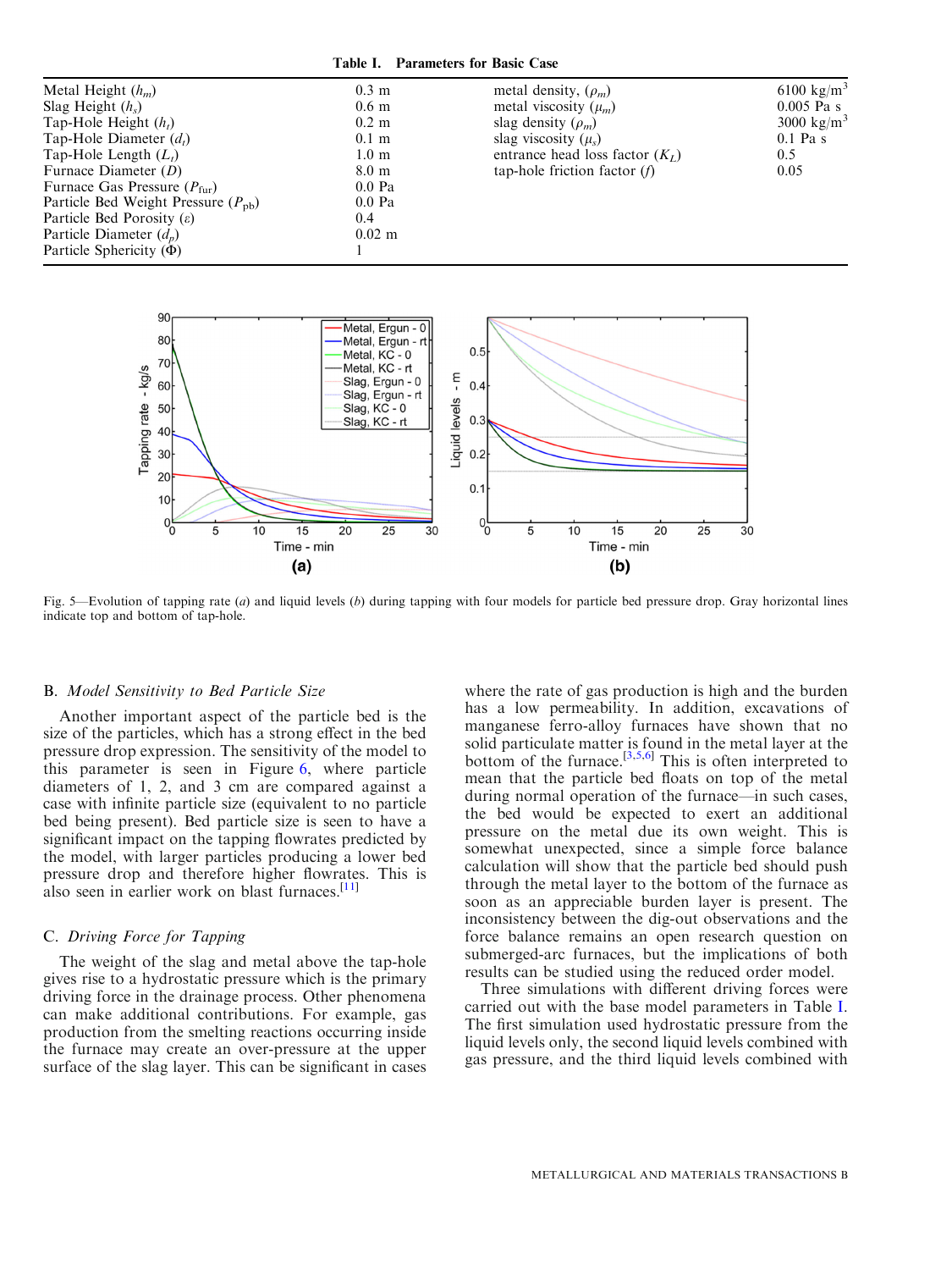<span id="page-6-0"></span>![](_page_6_Figure_0.jpeg)

Fig. 6—Evolution of tapping rate (a) and liquid levels (b) during tapping with different particle sizes compared against scenario without particles. Gray horizontal lines indicate top and bottom of tap-hole.

![](_page_6_Figure_2.jpeg)

Fig. 7—Evolution of tapping rate  $(a)$  and liquid levels  $(b)$  during tapping with different governing mechanisms for the applied pressure during tapping. Gray horizontal lines indicate top and bottom of tap-hole.

particle bed pressure on metal layer. The gas pressure was set to 0.1 bar and the particle bed pressure exerted by a bed of height 2 m, particle density of 2000 kg/m<sup>3</sup>, and porosity of 0.4. The results are given in Figure 7, and show that although the additional driving force from gas pressure or particle bed weight increases the tapping rates as expected, the main driving force in this scenario remains the hydrostatic pressure from the liquid levels. The additional tapping forces are significant, but do not dominate the solution.

## IV. CONCLUSION

A reduced order model was derived for simultaneous drainage of two immiscible liquids from a vessel through a single outlet channel in the presence of a porous bed. Such models are applicable to the tapping of slag and metal from smelting furnaces such as those used for ferro-manganese and ferro-silicon production. The model is similar to previously published models in the blast furnace community, but adds functionality to account for the deformation of the slag/metal and slag/gas interface toward the tap-hole and emphasizes on an alternative correlation for the pressure drop in the particle bed. The model was seen to be consistent with both experimental observations of drainage of water from a vessel filled with a particle bed, and CFD simulations of tapping of slag and metal without porous media present.

Results from the model showed that the choice of expression for the particle bed pressure drop has a large impact on the predicted flow rates, with the Ergun equation found to give best performance of the options tested. Earlier work applies the Kozeny–Carman equation which strictly only applies to laminar flow. Analysis also showed that the particle bed configuration close to the tap-hole significantly affects the predicted tapping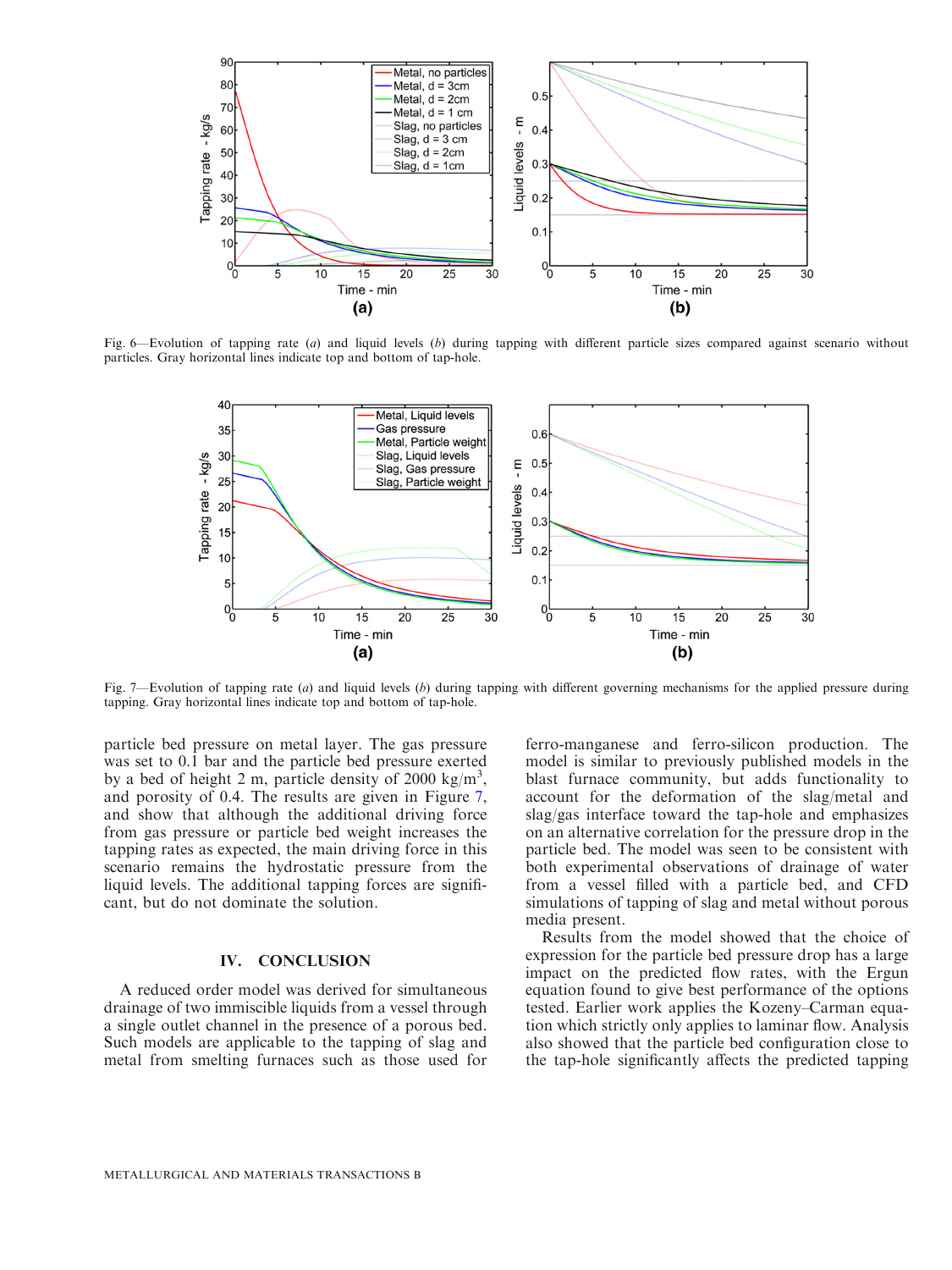<span id="page-7-0"></span>rates. The flow resistance from the particle bed is significant in most cases, and increases with decreasing particle size.

Much additional work is possible in this area. In particular, both the prediction of the interface deformation due to the suction force and the understanding of particle packing and bridging at the tap-hole entrance can be expanded and improved in future work. Inclusion of additional geometric and physical phenomena affecting flow patterns in the vicinity of the tap-hole can be explored and would improve the generality of such models. Finally, data from two-phase fluid drainage experiments in the presence of porous media would be of great value in order to perform more extensive and comprehensive validation studies.

### ACKNOWLEDGMENTS

Open Access funding provided by SINTEF AS. This paper is published by permission of Mintek and SIN-TEF. The work has been carried out in the Controlled Tapping project funded by Research Council of Norway and The Norwegian Ferroalloy Producers Research Association. Expenses for collaboration between the authors were supported by the INTPART Metal Production project funded by Research Council of Norway. Constructive comments and suggestions from our colleagues John Morud and Joalet Steenkamp are gratefully acknowledged.

#### OPEN ACCESS

This article is licensed under a Creative Commons Attribution 4.0 International License, which permits use, sharing, adaptation, distribution and reproduction in any medium or format, as long as you give appropriate credit to the original author(s) and the source, provide a link to the Creative Commons licence, and indicate if changes were made. The images or other third party material in this article are included in the article's Creative Commons licence, unless indicated otherwise in a credit line to the material. If material is not included in the article's Creative Commons licence and your intended use is not permitted by statutory regulation or exceeds the permitted use, you will need to obtain permission directly from the copyright holder. To view a copy of this licence, visit [http://creativec](http://creativecommons.org/licenses/by/4.0/) [ommons.org/licenses/by/4.0/](http://creativecommons.org/licenses/by/4.0/).

#### APPENDIX A: PRESSURE DROP THROUGH PARTICLE BED

The pressure drop due to the particle bed is a function of the local flow velocity through the bed. Thus, an expression for the velocity field is required. An analyt-

ical expression is not available if there are several liquid phases involved and complex geometrical obstructions are present, but if we assume a radial inflow of a single fluid toward the tap-hole (see also Figure [3](#page-2-0)), we get

$$
v_r = \begin{cases} \frac{v_{\text{out}}}{2} \left(\frac{r_t}{r}\right)^2 & r \ge r_t, \\ \frac{v_{\text{out}}}{2} & r < r_t \end{cases} \tag{A1}
$$

which satisfies the continuity equation in spherical coordinates. This velocity field can be applied when integrating over a flow path to estimate the pressure drop due to resistance in the particle bed. Several expressions for the pressure drop exist. The most com-mon are the Kozeny-Carman equation<sup>[\[13,14](#page-9-0)]</sup>

$$
\frac{\Delta P_{\text{pb,m}}}{\Delta r} = \frac{180\mu_{\text{m}}}{\Phi^2 d_{\text{p}}^2} \frac{\left(1 - \varepsilon\right)^2}{\varepsilon^3} v_{\text{r}} \tag{A2}
$$

and the Ergun equation<sup>[\[18\]](#page-9-0)</sup>

$$
\frac{\Delta P_{\text{pb,m}}}{\Delta r} = \frac{150\mu_{\text{m}}}{\Phi^2 d_{\text{p}}^2} \frac{(1-\varepsilon)^2}{\varepsilon^3} v_{\text{r}} + \frac{1.75\rho_{\text{m}}}{\Phi d_{\text{p}}} \frac{(1-\varepsilon)}{\varepsilon^3} v_{\text{r}}^2. \quad \text{[A3]}
$$

Using Eq. [A1], these expressions can be integrated from the origin of the particle bed at the tap-hole entrance to a representative distance, R, away from the tap-hole. Two configurations are pursued as illustrated in Figure [3](#page-2-0) and discussed in the model section. The pressure drop due to these particle bed configurations is the outcome of the following integration:

$$
\int_{0}^{R} \frac{\Delta P_{\text{pb,m}}}{\Delta r} dr \quad \text{or} \quad \int_{r_i}^{R} \frac{\Delta P_{\text{pb,m}}}{\Delta r} dr. \quad [A4]
$$

The pressure drop is then

Ergun from <sup>r</sup> <sup>¼</sup> <sup>0</sup> <sup>150</sup>l<sup>m</sup> d2 p ð Þ 1 e 2 <sup>e</sup><sup>3</sup> <sup>v</sup>out;<sup>m</sup>r<sup>t</sup> <sup>1</sup> r<sup>t</sup> =2R þ 1:75q<sup>m</sup> 3Ud<sup>p</sup> ð Þ 1 e <sup>e</sup><sup>3</sup> <sup>v</sup><sup>2</sup> out;mr<sup>t</sup> 1 r<sup>3</sup> t 4R<sup>3</sup> 150l<sup>m</sup> ð Þ 1 e 2 1 

Ergun from 
$$
r = r_t
$$

\n
$$
\frac{1.75 \rho_m}{d_p^2} \frac{(1 - \varepsilon)}{\varepsilon^3} v_{\text{out,m}} r_t \left( \frac{1}{2} - r_t / 2R \right)
$$
\n
$$
+ \frac{1.75 \rho_m}{3 \Phi d_p} \frac{(1 - \varepsilon)}{\varepsilon^3} v_{\text{out,m}}^2 r_t \left( \frac{1}{4} - r_t^3 / 4R^3 \right)
$$
\n
$$
K - C \text{ from } r = 0
$$
\n
$$
\frac{180 \mu_m}{\Phi^2 d_p^2} \frac{(1 - \varepsilon)^2}{\varepsilon^3} v_{\text{out,m}} r_t \left( 1 - r_t / 2R \right)
$$
\n
$$
K - C \text{ from } r = r_t
$$
\n
$$
\frac{180 \mu_m}{\Phi^2 d_p^2} \frac{(1 - \varepsilon)^2}{\varepsilon^3} v_{\text{out,m}} r_t \left( \frac{1}{2} - r_t / 2R \right)
$$

Normally the maximum size of the bed  $R$  is much larger than the tap-hole radius  $r_t$ . With little loss of generality, we can therefore assume  $R \rightarrow \infty$  giving the expressions listed in the model section above.

 $[A5]$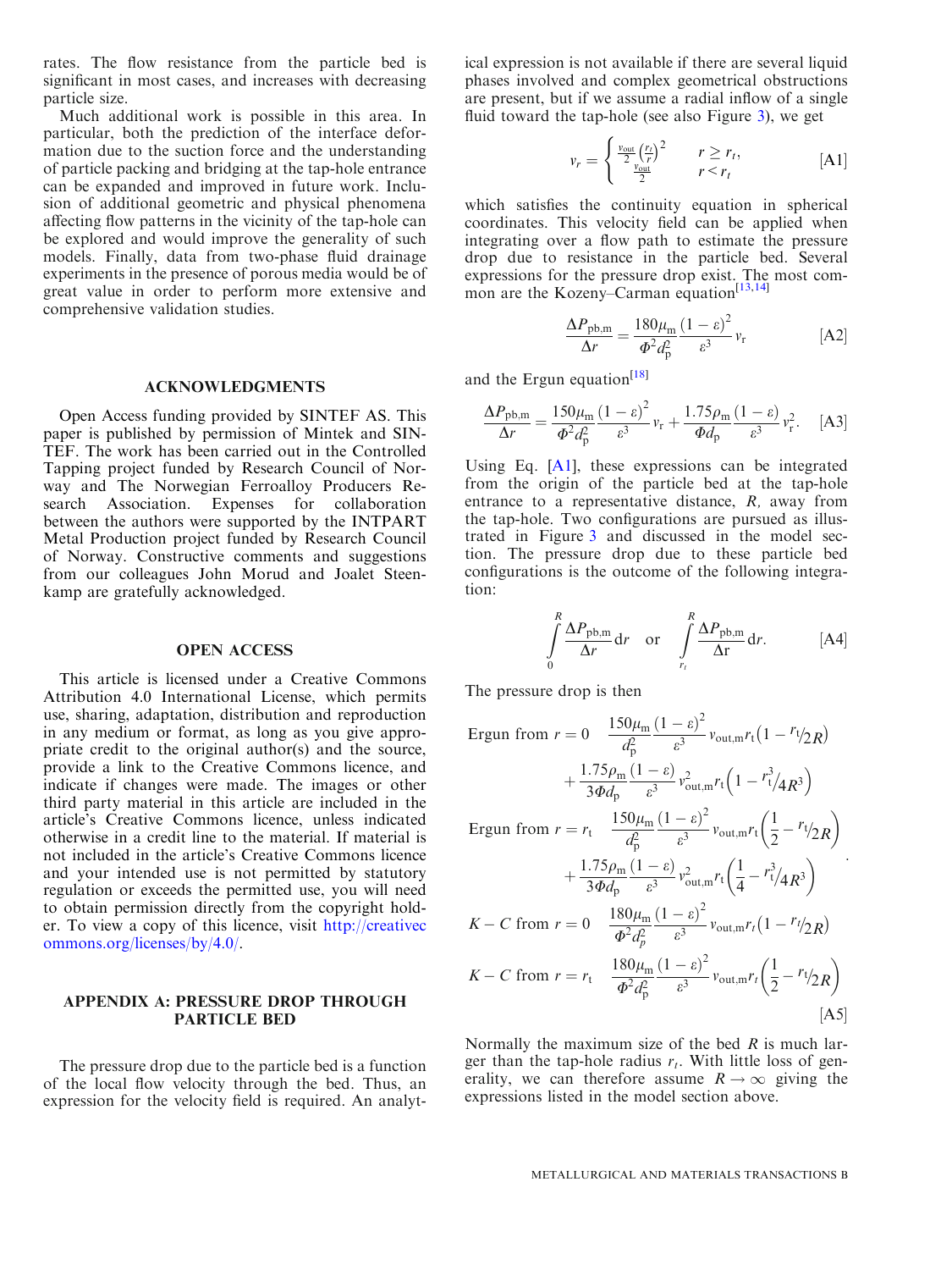#### <span id="page-8-0"></span>APPENDIX B: INTERFACE DEFORMATION MODELS IN FURNACE TAPPING

If we assume that the interface is above the tap-hole, and far enough away from the tap-hole that it is does not contact the tap-hole even when deformed (see Figure [2](#page-2-0)), then from Bernoulli's principle we can calculate the stagnation (suction) pressure  $P_{st}$  required to reduce the velocity field in Eq.  $[A1]$  to zero at the interface:

$$
P_{\rm st} = \frac{1}{2} \rho_{\rm m} v_{\rm r}^2 = \frac{\rho_{\rm m} v_{\rm out,m}^2 r_{\rm t}^4}{8r^4} = \frac{\rho_{\rm m} v_{\rm out,m}^2 r_{\rm t}^4}{8(h_{\rm m} - h_{\rm t} - \Delta z_{\rm st})^4}.
$$
 [B1]

As before,  $\rho_{\rm m}$  is the density of the fluid flowing in the tap-hole (in this case metal),  $h_m$  is the undeformed slag–metal interface position relative to the furnace bottom,  $h_t$  is the tap-hole centerline position relative to the furnace bottom, and  $\Delta z_{st}$  is the deformation of the interface at the furnace sidewall.

The stagnation pressure can additionally be defined by the change in local hydrostatic pressure due to the deformation of the interface:

$$
P_{\rm st} = (\rho_{\rm m} - \rho_{\rm s})g\Delta z_{\rm st}.
$$
 [B2]

Combining Eqs.  $[B1]$  and  $[B2]$  gives

$$
\Delta z_{\rm st} = \frac{\rho_{\rm m} v_{\rm out,m}^2 r_t^4}{8g(\rho_{\rm m} - \rho_{\rm s}) (h_{\rm m} - h_{\rm t} - \Delta z_{\rm st})^4}.
$$
 [B3]

This is a fifth-order polynomial in  $\Delta z_{st}$  and in general cannot be solved analytically; however, it can be used in its implicit form to derive expressions for some important limiting cases.

As the interface drops toward the tap-hole, the stagnation deformation gets larger and larger. At some critical value  $h_{m,c}^+$ , the deformed interface will touch the top edge of the tap-hole and slag will start entering the channel:

$$
h_{\mathbf{m},\mathbf{c}}^+ - h_\mathbf{t} - \Delta z_{\mathbf{st}} = r_\mathbf{t}.\tag{B4}
$$

Substituting into Eq. [B3] gives

$$
h_{\text{m,c}}^{+} = h_{\text{t}} + r_{\text{t}} + \frac{\rho_{\text{m}} v_{\text{out,m}}^2}{8g(\rho_{\text{m}} - \rho_{\text{s}})}.
$$
 [B5]

A similar development can be performed for the case when the interface is below the tap-hole *(i.e., only slag*) is flowing through the channel and the interface is drawn upward):

$$
h_{\text{m,c}}^{-} = h_{\text{t}} - r_{\text{t}} - \frac{\rho_{\text{s}} v_{\text{out,s}}^2}{8g(\rho_{\text{m}} - \rho_{\text{s}})}.
$$
 [B6]

This gives upper and lower bounds for ''pure phase'' flow in the tap-hole based on tapping conditions. Note that in these equations the tapping velocity is that of the phase concerned, i.e., metal in Eq. [B5], and slag in Eq. [B6].

It is important to note that the calculation of stagnation interface deformation fails in the case where both phases are flowing simultaneously—this over-simplified approach results in the same upward and downward stagnation pressure at the interface, with the result that no deformation is predicted to occur. This is obviously unrealistic, and may be overcome by simply interpolating between  $h_{m,c}^-$  and  $h_{m,c}^+$  to estimate the value of  $h_{\text{out}}$  (and hence  $\Delta z_{st}$ ) in cases where  $h_m$  lies between them. At present, this is the approach implemented in the solution strategy for the reduced order model, although a more rigorous study would be of value here.

#### Interface Deformation and CFD Benchmark

As noted above, the deformation of the slag–metal interface close to the tap-hole due to the suction force makes it possible for slag to tap earlier than if no interface deformation occurs. The expression derived for this deformation is based on the several simplifying assumptions presented here, and its validity should therefore be checked. As relatively little experimental data for interface deformation during drainage of multiple immiscible liquids from tanks with side-positioned outlets are publicly available, a comparison against CFD simulations was conducted. For multiphase flow, CFD models apply a volume-of-fluids (VOF) method to track multiple fluids and the interface between them, and have been validated in earlier studies related to furnace tapping.<sup>[[22,23\]](#page-9-0)</sup> For a given geometry and with sufficient grid resolution, the results are fairly accurate. A series of transient three-dimensional CFD simulations of a simple geometry consisting of a multiphase flow entering a circular outlet was conducted using the open source computational mechanics code OpenFOAM<sup>®</sup>. No particles where accounted for, and

![](_page_8_Figure_19.jpeg)

Fig. B1—Comparing initial tapping rates as function of initial metal level between reduced order model predicting interface deformation, reduced order model neglecting interface deformation, and CFD model.